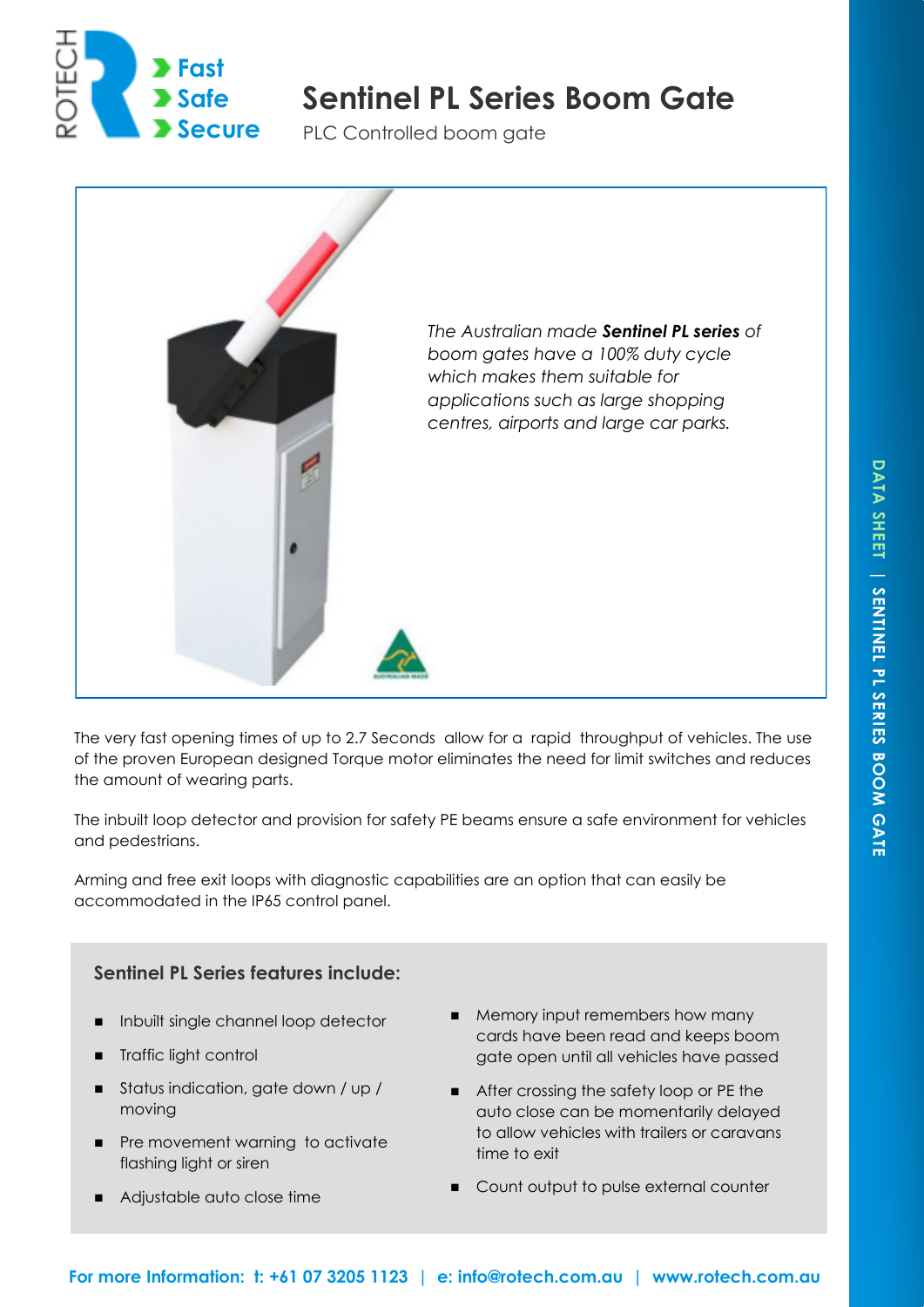## **Technical Specifications**

| <b>Boom Gate Type</b> | <b>PL 3 Metre</b>                                                                        | PL 4.5 Metre | PL 6 Metre |  |
|-----------------------|------------------------------------------------------------------------------------------|--------------|------------|--|
| Opening Time          | 2.7 Secs                                                                                 | 2.7 Secs     | $5.5$ Secs |  |
| Voltage               | 240V                                                                                     |              |            |  |
| Motor Power           | 60W                                                                                      |              |            |  |
| Duty Cycle            | 100% continuous                                                                          |              |            |  |
| Pole Type             | White 76mm round with red reflective decals                                              |              |            |  |
| Cabinet               | 2 mm Zincanneal steal, primed with zinc powder and coated with<br>polyester white powder |              |            |  |

| <b>PL400 FL Control Logic Specifications</b>                        | $PL 3 + PL 4.5$<br><b>Metre</b> | PL 6 Metre               | <b>User</b><br><b>Selectable</b> |
|---------------------------------------------------------------------|---------------------------------|--------------------------|----------------------------------|
| Auto Close Time                                                     | $0 - 300$ Sec                   | $0 - 300$ Sec            | Υ                                |
| Safety Loop / PE Time Active After Close<br>Signal (Roll Back Time) | 3 Secs                          | 6 Secs                   | N                                |
| Loop / PE Delay After Close Signal                                  | $0 - 300$ Sec                   | $0 - 300$ Sec            | Y                                |
| <b>Inbuilt Safety Loop Detector Sensitivity</b>                     | Seven Step<br>Adjustable        | Seven Step<br>Adjustable | Y                                |
| PE / Loop with Delay on Activation (Filter)                         | 0-300 Sec                       | 0-300 Sec                | Y                                |
| Pre Close Warning Input (Pre Flash)                                 | 0-300 Sec                       | 0-300 Sec                | Y                                |
| Memory Input                                                        | Y                               |                          |                                  |
| Gate Down Status + Red Light Output                                 | Y                               |                          |                                  |
| Gate Down Status + Green Light Output                               | Υ                               |                          |                                  |
| Gate Moving Output                                                  | Y                               |                          |                                  |
| Count Output Pulse to Counter                                       | Υ                               |                          |                                  |
| Mag Lock Control                                                    | Υ                               |                          |                                  |





#### **Rotech supply all forms of door and gate automation**

#### **Vehicle Access Control**

- **Booms Gates**
- **Sliding Gates**
- **Swing Gates**
- **Industrial Door Openers**
- Solar Powered Gate Openers

#### **Pedestrian Access Control**

- **Full Height Turnstiles**
- **Waist Height Turnstiles**
- **Supermarket Gates/Turnstiles**
- **Wheelchair Access Gates**
- **Rapid Access Gates**